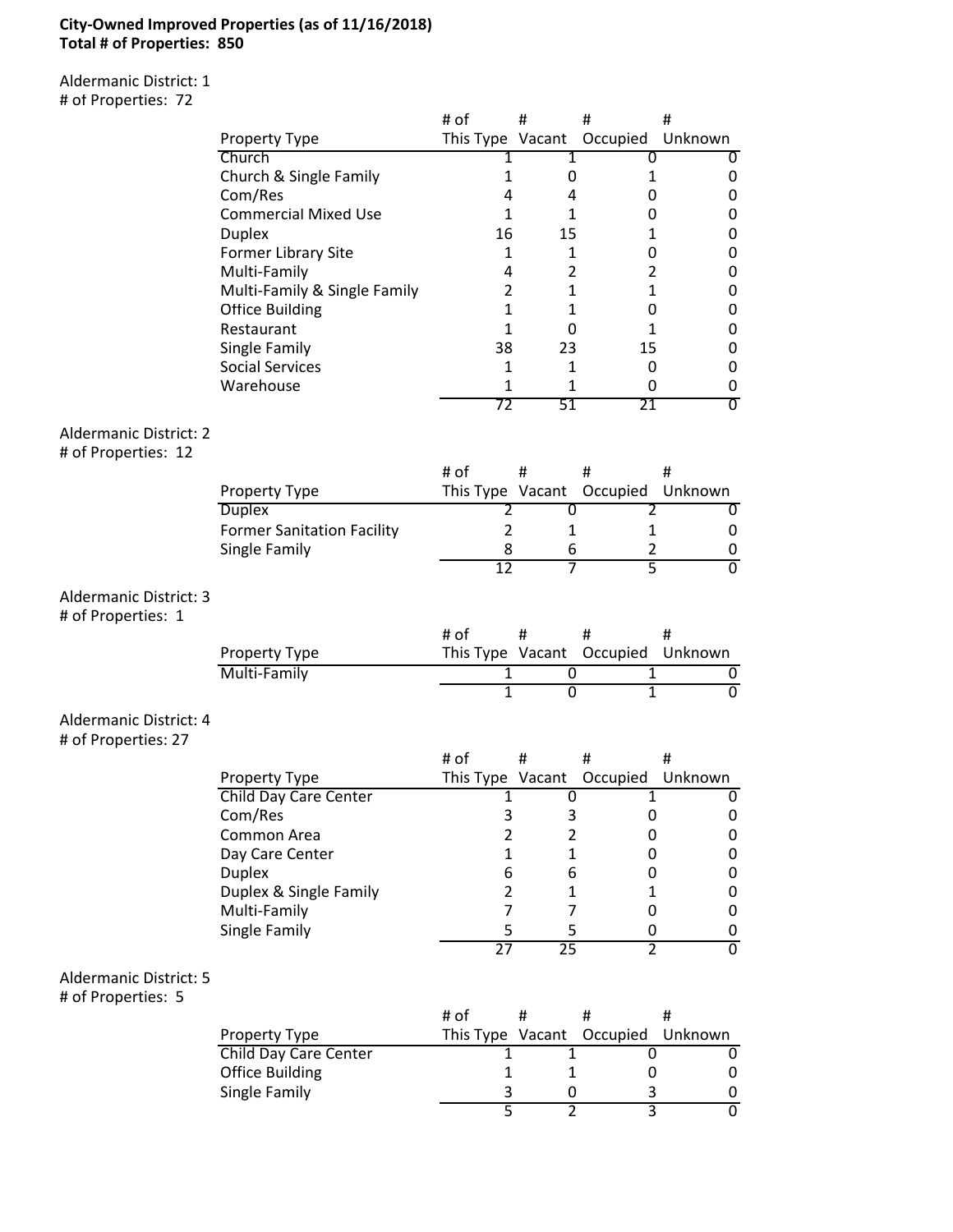#### Aldermanic District: 6 # of Properties: 273

|                              | # of | #   | #                         | #       |
|------------------------------|------|-----|---------------------------|---------|
| <b>Property Type</b>         |      |     | This Type Vacant Occupied | Unknown |
| Child Day Care               |      |     |                           |         |
| Church                       | 6    | 6   | O                         |         |
| Com/Res                      | 30   | 27  | 3                         | n       |
| <b>Duplex</b>                | 121  | 111 | 10                        | ŋ       |
| Duplex - 2                   |      |     | n                         | ŋ       |
| Duplex & Single Family       | 10   | 10  | O                         | ŋ       |
| <b>Funeral Services</b>      | 1    |     |                           | ŋ       |
| <b>Medical Office</b>        | 1    |     |                           | ŋ       |
| Multi-Family                 | 6    | 6   |                           | ŋ       |
| Multi-Family & Single Family | 1    |     |                           | ŋ       |
| <b>Residential Care</b>      |      |     |                           | O       |
| <b>Retail Offices</b>        |      |     |                           | O       |
| Single Family                | 89   | 81  | 8                         | ŋ       |
| Single Family - 2            |      |     | O                         | O       |
| <b>Social Services</b>       |      |     |                           | O       |
| Tavern                       |      |     |                           |         |
|                              | 273  | 251 | 22                        | O       |

# Aldermanic District: 7

# of Properties: 141

|                             | # of             | #   | #        | #       |
|-----------------------------|------------------|-----|----------|---------|
| Property Type               | This Type Vacant |     | Occupied | Unknown |
| Child Day Care              |                  |     |          |         |
| Church                      |                  |     |          |         |
| Com/Res                     | 9                | 8   |          |         |
| <b>Commercial Mixed-Use</b> | 2                |     |          |         |
| <b>Duplex</b>               | 69               | 66  | ੨        |         |
| Duplex - 2                  |                  |     |          |         |
| <b>Family Services</b>      |                  |     |          |         |
| Multi-Family                |                  |     |          |         |
| Single Family               | 49               | 44  |          |         |
| Single Family - 2           | 1                |     |          |         |
| Tavern                      |                  |     |          |         |
| Warehouse                   |                  |     |          |         |
|                             | 141              | 130 | 11       | 0       |

### Aldermanic District: 8

# of Properties: 10

|               | # of | # |                                   |   |
|---------------|------|---|-----------------------------------|---|
| Property Type |      |   | This Type Vacant Occupied Unknown |   |
| Com/Res       |      |   |                                   |   |
| Duplex        |      |   |                                   |   |
| Restaurant    |      |   |                                   | 0 |
| Single Family |      |   |                                   |   |
|               | 10   |   |                                   |   |
|               |      |   |                                   |   |

# Aldermanic District: 9

# of Properties: 8

|                              | # of | # |                                   |  |
|------------------------------|------|---|-----------------------------------|--|
| Property Type                |      |   | This Type Vacant Occupied Unknown |  |
| Com/Res                      |      |   |                                   |  |
| Condominium                  |      |   |                                   |  |
| <b>Duplex</b>                |      |   |                                   |  |
| <b>Recreational Facility</b> |      |   |                                   |  |
| Single Family                |      |   |                                   |  |
|                              |      |   |                                   |  |
|                              |      |   |                                   |  |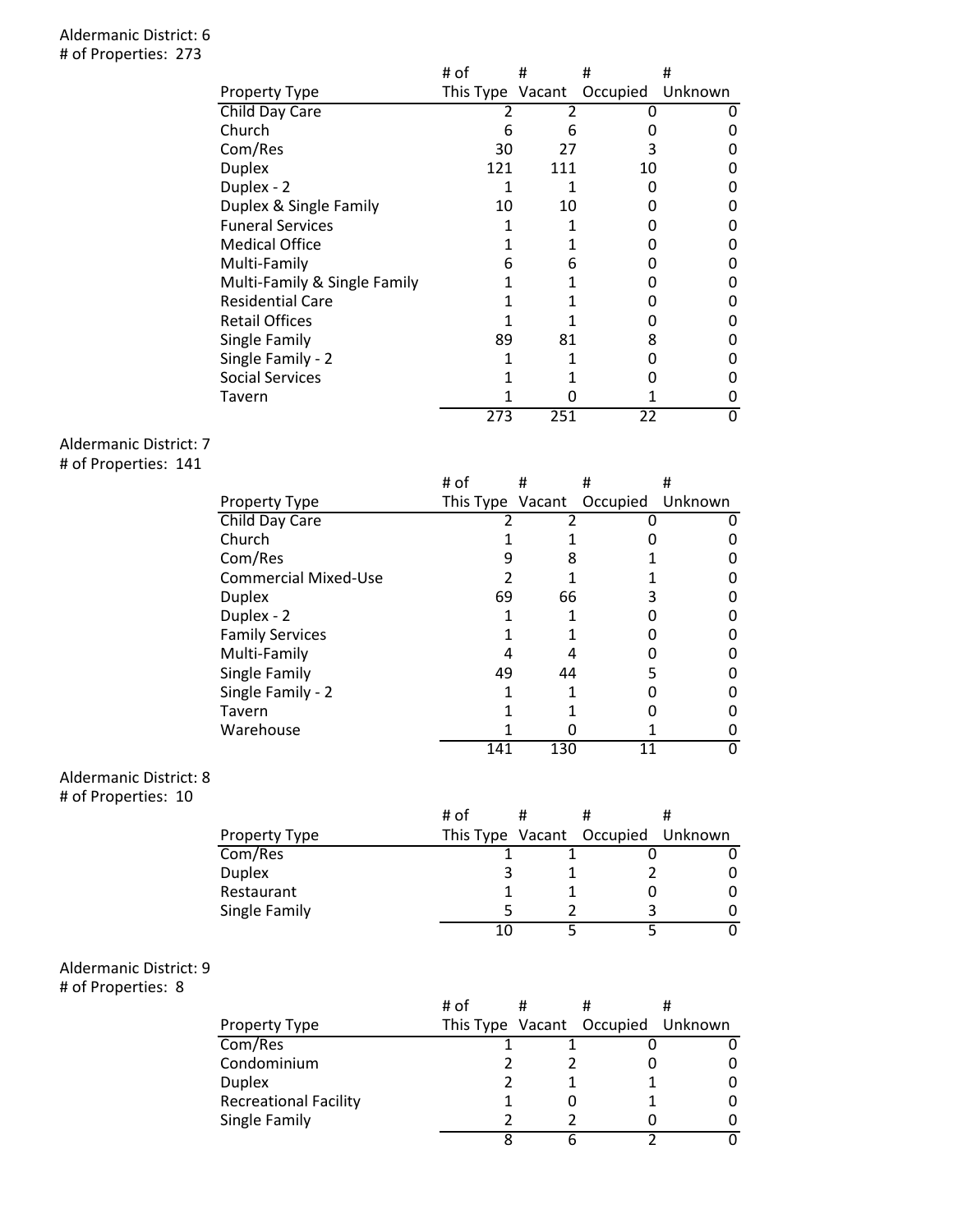#### Aldermanic District: 10 # of Properties: 13

|                                |                                          | # of |                | #                                  | #                        | #                           |
|--------------------------------|------------------------------------------|------|----------------|------------------------------------|--------------------------|-----------------------------|
|                                | Property Type                            |      |                | This Type Vacant                   | Occupied                 | Unknown                     |
|                                | Child Day Care                           |      | 1              | 1                                  | 0                        | 0                           |
|                                | Com/Res                                  |      | 4              | 3                                  | 1                        | 0                           |
|                                | <b>Duplex</b>                            |      | $\overline{2}$ | 0                                  | $\overline{2}$           | 0                           |
|                                | Single Family                            |      | 4              | 4                                  | 0                        | $\pmb{0}$                   |
|                                | Warehouse                                |      | $\overline{2}$ | $\overline{2}$                     | 0                        | $\pmb{0}$                   |
|                                |                                          |      | 13             | 10                                 | 3                        | $\overline{0}$              |
| Aldermanic District: 11        |                                          |      |                |                                    |                          |                             |
| # of Properties: 0             |                                          |      |                |                                    |                          |                             |
|                                |                                          | # of |                | #                                  | #                        | #                           |
|                                |                                          |      |                | This Type Vacant                   | Occupied                 | Unknown                     |
|                                | Property Type<br>No Properties           |      | 0              | 0                                  | 0                        | 0                           |
|                                |                                          |      | $\overline{0}$ | $\overline{0}$                     | $\overline{0}$           | $\overline{0}$              |
|                                |                                          |      |                |                                    |                          |                             |
| <b>Aldermanic District: 12</b> |                                          |      |                |                                    |                          |                             |
| # of Properties: 31            |                                          |      |                |                                    |                          |                             |
|                                |                                          | # of |                | #                                  | Ħ                        | #                           |
|                                | Property Type                            |      |                | This Type Vacant                   | Occupied                 | Unknown                     |
|                                | Com/Res                                  |      | 6              | 6                                  | 0                        | 0                           |
|                                | <b>Duplex</b>                            |      | 9              | 6                                  | 3                        | 0                           |
|                                | Duplex & Single Family                   |      | $\overline{2}$ | 1                                  | 1                        | 0                           |
|                                | Former Library Site                      |      | 1              | 1                                  | 0                        | $\pmb{0}$                   |
|                                | Multi-Family                             |      | 1              | 1                                  | 0                        | $\pmb{0}$                   |
|                                | Single Family                            |      | 10             | 10                                 | 0                        | $\pmb{0}$                   |
|                                | <b>Used Care Dealer</b>                  |      | 1              | 0                                  | 1                        | 0                           |
|                                | Warehouse                                |      | 1              | 1                                  | 0                        | 0                           |
|                                |                                          |      | 31             | 26                                 | 5                        | $\overline{0}$              |
|                                |                                          |      |                |                                    |                          |                             |
| <b>Aldermanic District: 13</b> |                                          |      |                |                                    |                          |                             |
| # of Properties: 5             |                                          | # of |                | #                                  |                          |                             |
|                                |                                          |      |                |                                    | #                        | #                           |
|                                | Property Type                            |      |                | This Type Vacant                   | Occupied<br>$\mathbf{1}$ | Unknown                     |
|                                | Manufacturing/Warehouse<br>Single Family |      | 1<br>3         | 0<br>$\overline{2}$                | $\mathbf{1}$             | 0<br>0                      |
|                                | Tavern & Mobile Home Court               |      | $\mathbf{1}$   |                                    |                          |                             |
|                                |                                          |      | 5              | 1<br>3                             | 0<br>$\overline{2}$      | $\pmb{0}$<br>$\overline{0}$ |
|                                |                                          |      |                |                                    |                          |                             |
| Aldermanic District: 14        |                                          |      |                |                                    |                          |                             |
|                                |                                          |      |                |                                    |                          |                             |
| # of Properties: 7             |                                          | # of |                | #                                  | #                        | #                           |
|                                |                                          |      |                |                                    |                          |                             |
|                                | Property Type<br>Com/Res                 |      |                | This Type Vacant<br>$\overline{1}$ | Occupied                 | Unknown                     |
|                                |                                          |      | 1<br>3         | $\overline{2}$                     | 0<br>1                   | 0                           |
|                                | <b>Duplex</b><br>Single Family           |      | 3              | $\mathbf{1}$                       | $\overline{2}$           | 0                           |
|                                |                                          |      | 7              | $\overline{4}$                     | $\overline{3}$           | $\pmb{0}$<br>$\overline{0}$ |
|                                |                                          |      |                |                                    |                          |                             |